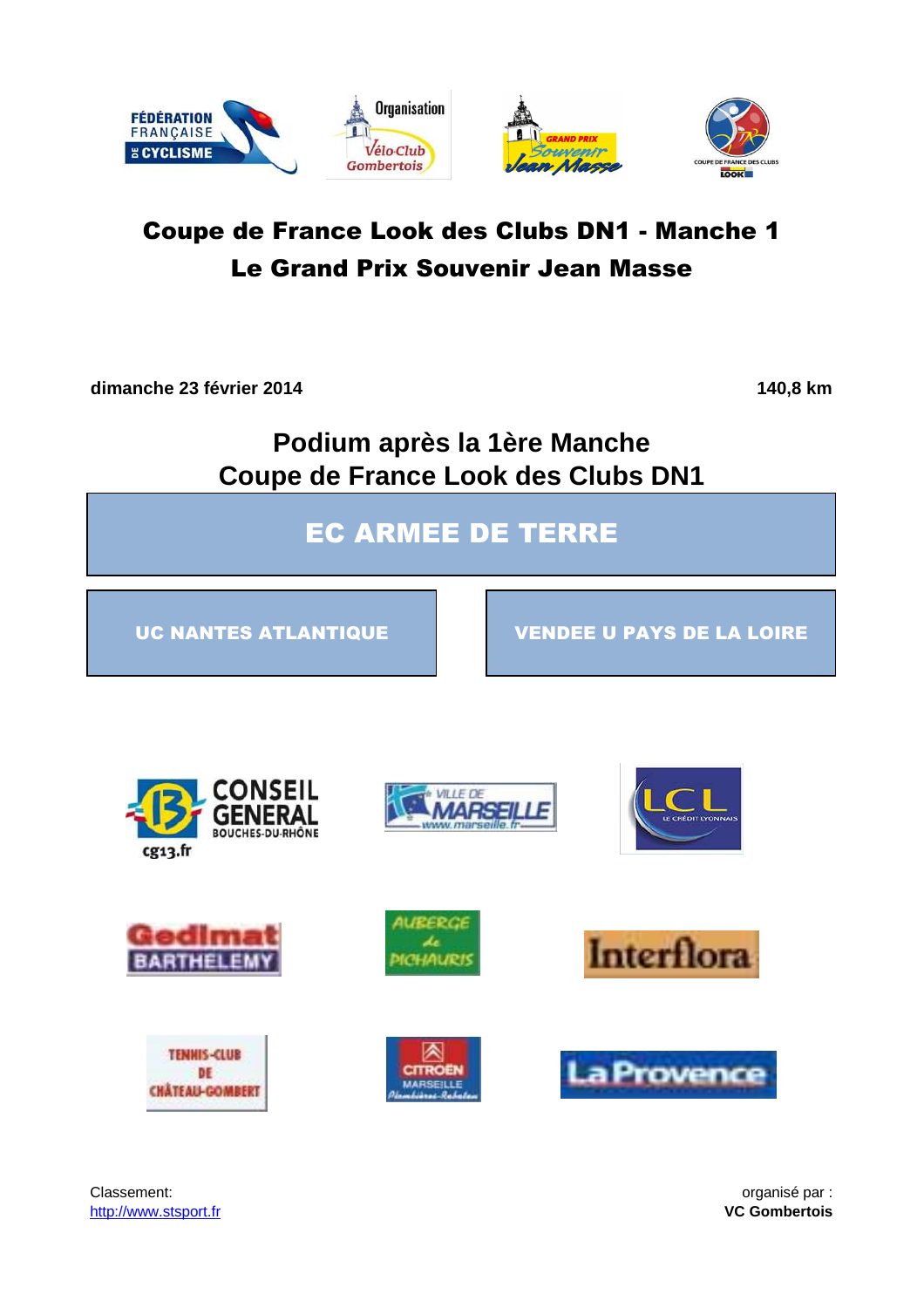





**A**<br>**B** GRAND PRIX

|     | <b>Gombertois</b> |                                         |                                         |                    |                |         |         |                            | Jean Masse                                                        |              |
|-----|-------------------|-----------------------------------------|-----------------------------------------|--------------------|----------------|---------|---------|----------------------------|-------------------------------------------------------------------|--------------|
|     |                   | dimanche 23 février 2014                |                                         |                    |                |         |         |                            | Moyenne du Premier 38,137 km/h pour 140,8 km                      |              |
| PI. | Dos               | <b>Nom Prénom</b>                       | <b>Equipe</b>                           | <b>Temps</b>       | Pts            | PI.     | Dos     | <b>Nom Prénom</b>          | Equipe                                                            | <b>Temps</b> |
| 1   |                   | <b>Benoit SINNER</b>                    | EC ARMEE DE TERRE                       | 3h41'31            | 90             | 72      | 133     | <b>Jordan TALOBRE</b>      | VCCA TEAM PRO IMMO NICOLAS ROUX                                   | $\mathbf{H}$ |
| 2   | 6                 | <b>Marc SARREAU</b>                     | EC ARMEE DE TERRE                       | à 00'              | 70             | 73      | 118     | Johan PAQUE                | CC VILLENEUVE ST GERMAIN SOISSONS AISNE                           | à 10'27'     |
| 3   | 76                | <b>Lorenzo MANZIN</b>                   | UC NANTES ATLANTIQUE                    |                    | 60             | 74      | 49      | <b>Thomas WELTER</b>       | C.R.4 CHEMINS/ROANNE                                              | à 10'32'     |
| 4   | 70                | Melvin RULLIERE                         | S.C.OLYMPIQUE DE DIJON                  | $\mathbf{u}$       | 55             | 75      | 78      | Romain BACON               | V.C. VAULX EN VELIN                                               |              |
| 5   | 127               | <b>Bastien DUCULTY</b>                  | VCCA TEAM PRO IMMO NICOLAS ROUX         | $\mathbf{H}$       | 52             | 76      | 22      | <b>Benoit DAENINCK</b>     | CC NOGENT / OISE                                                  | à 10'33'     |
| 6   | 15                | <b>Lilian CALMEJANE</b>                 | VENDEE U PAYS DE LA LOIRE               | $\mathbf{u}$       | 49             | 77      | 13      | Anthony PEREZ              | A.V.C.AIX EN PROVENCE                                             |              |
| 7   | 66                | Mathieu CHIOCCA                         |                                         | $\bar{\mathbf{H}}$ | 46             | 78      | 107     | <b>Maxime CAM</b>          |                                                                   |              |
|     |                   |                                         | S.C.OLYMPIQUE DE DIJON                  | $\mathbf{u}$       |                |         | 108     |                            | BREST IROISE CYCL.2000                                            |              |
| 8   | 48                | Nicholas SCHULTZ                        | C.R.4 CHEMINS/ROANNE                    | $\mathbf{u}$       | 43             | 79      |         | Vincent GUEZENNEC          | BREST IROISE CYCL.2000                                            |              |
| 9   | 77                | Fabien SCHMIDT                          | UC NANTES ATLANTIQUE                    | $\mathbf{H}$       | 40             | 80      | 65      | <b>Julien BERNARD</b>      | S.C.OLYMPIQUE DE DIJON                                            |              |
| 10  | 9                 | Mathieu DELAROZIERE                     | A.V.C.AIX EN PROVENCE                   |                    | 37             | 81      | 124     | Remi LEJEUNE               | <b>ESEG DOUAI</b>                                                 | à 11'14'     |
| 11  | 39                | Jérémy LEVEAU                           | VC ROUEN 76                             | Ĥ,                 | 34             | 82      | 31      | Nigel ELLSAY               | SOJASUN ESPOIR ACNC                                               | à 11'20'     |
| 12  | 98                | Erwan TEGUEL                            | CC ETUPES LE DOUBS PAYS DE MONTBELIARD  |                    | 31             | 83      | 72      | Douglas DEWEY              | <b>UC NANTES ATLANTIQUE</b>                                       |              |
| 13  | 71                | <b>Vincent COLAS</b>                    | UC NANTES ATLANTIQUE                    | $\mathbf{u}$       | 28             | 84      | 74      | Normann LATOUCHE           | UC NANTES ATLANTIQUE                                              |              |
| 14  | 97                | <b>Guillaume MARTIN</b>                 | CC ETUPES LE DOUBS PAYS DE MONTBELIARD  | $\mathbf{H}$       | 25             | 85      | 41      | <b>Pierre TIELEMANS</b>    | VC ROUEN 76                                                       |              |
| 15  | 18                | <b>Fabien GRELLIER</b>                  | VENDEE U PAYS DE LA LOIRE               | $\bar{\mathbf{H}}$ | 22             | 86      | 103     | Julien PREAU               | <b>GUIDON CHALETTOIS</b>                                          |              |
| 16  | 94                | <b>Mathieu FERNANDES</b>                | CC ETUPES LE DOUBS PAYS DE MONTBELIARD  | $\mathbf{H}$       | 20             | 87      | 12      | Clément PENVEN             | A.V.C.AIX EN PROVENCE                                             |              |
| 17  | 126               | Niels NACHTERGAELE                      | <b>ESEG DOUAI</b>                       | $\mathbf{u}$       | 18             | 88      | 34      | <b>Benoit POITEVIN</b>     | SOJASUN ESPOIR ACNC                                               |              |
| 18  | 43                | <b>Florian DUMOURIER</b>                | C.R.4 CHEMINS/ROANNE                    | $\bar{\mathbf{H}}$ | 16             | 89      | 30      | Ronan DEQUIPPE             | SOJASUN ESPOIR ACNC                                               |              |
| 19  | 44                | <b>Thomas GIRARD</b>                    | C.R.4 CHEMINS/ROANNE                    | $\mathbf{u}$       | 14             | 90      | 117     | <b>James MOWATT</b>        | CC VILLENEUVE ST GERMAIN SOISSONS AISNE                           | à 13'34'     |
| 20  | 47                | Jimmy RAIBAUD                           | C.R.4 CHEMINS/ROANNE                    | Ĥ,                 | 12             | 91      | 114     | Thibault GUILLOU           | CC VILLENEUVE ST GERMAIN SOISSONS AISNE                           | à 14'17'     |
| 21  | 16                | Jeremy CORNU                            | VENDEE U PAYS DE LA LOIRE               | $\bar{\mathbf{H}}$ | 11             | 92      | 58      | Thibault NUNS              | OCEANE U TOP 16                                                   |              |
|     |                   |                                         |                                         | $\bar{\mathbf{H}}$ |                |         |         |                            |                                                                   |              |
| 22  | 17                | <b>Valentin DUFOUR</b>                  | VENDEE U PAYS DE LA LOIRE               | $\mathbf{H}$       | 10             | 93      | 38      | <b>Antoine BOUQUERET</b>   | VC ROUEN 76                                                       | à 14'21"     |
| 23  | 19                | <b>Romain GUYOT</b>                     | VENDEE U PAYS DE LA LOIRE               | $\mathbf{u}$       | 9              | 94      | 86      | Vincent CLERJON            | E.C. ST ETIENNE - LOIRE                                           | à 16'33'     |
| 24  | 35                | <b>Fabrice SEIGNEUR</b>                 | SOJASUN ESPOIR ACNC                     |                    | 8              | 95      | 24      | Jérémy LECROQ              | CC NOGENT / OISE                                                  |              |
| 25  | 26                | <b>Flavien MAURELET</b>                 | CC NOGENT / OISE                        | Ĥ,                 | $\overline{7}$ | 96      | 69      | <b>Antoine GORICHON</b>    | S.C.OLYMPIQUE DE DIJON                                            |              |
| 26  | 109               | <b>Anthony HASPOT</b>                   | BREST IROISE CYCL.2000                  | $\mathbf{H}$       | 6              | 97      | 21      | <b>Guillaume THEVENOT</b>  | VENDEE U PAYS DE LA LOIRE                                         |              |
| 27  | 54                | <b>Maxime LE LAVANDIER</b>              | CHAMBERY CYCLISME FORMATION             |                    | 5              | 98      | 23      | <b>Emmanuel KEO</b>        | CC NOGENT / OISE                                                  |              |
| 28  | 92                | Pierre BONNET                           | CC ETUPES LE DOUBS PAYS DE MONTBELIARD  |                    | Δ              | 99      | 85      | <b>Mathieu CHAUSSEPIED</b> | E.C. ST ETIENNE - LOIRE                                           |              |
| 29  | 96                | <b>Mathieu LE LAVANDIER</b>             | CC ETUPES LE DOUBS PAYS DE MONTBELIARD  |                    | 3              | 100     | 36      | <b>Arnaud DESCAMPS</b>     | VC ROUEN 76                                                       |              |
| 30  | 11                | <b>Quentin PACHER</b>                   | A.V.C.AIX EN PROVENCE                   | $\mathbf{u}$       | $\overline{2}$ | 101 40  |         | <b>Edouard LOUYEST</b>     | VC ROUEN 76                                                       |              |
| 31  | 64                | Guillaume BARILLOT                      | S.C.OLYMPIQUE DE DIJON                  | $\bar{\mathbf{H}}$ |                | 102     | 80      | Thomas BOUVET              | V.C. VAULX EN VELIN                                               |              |
| 32  | 25                | <b>Kevin LEDANOIS</b>                   | CC NOGENT / OISE                        | $\mathbf{H}$       |                | 103 131 |         | Rémi CAVAGNA               | VCCA TEAM PRO IMMO NICOLAS ROUX                                   |              |
| 33  | 59                | Guillaume GERBAUD                       | OCEANE U TOP 16                         | Ĥ,                 |                | 104     | 123     | Dimitri ILONGO             | <b>ESEG DOUAI</b>                                                 |              |
| 34  | 17                | Mathieu TEYCHENNE COUTEC ARMEE DE TERRE |                                         | $\mathbf{u}$       |                | 105     | 52      | <b>Benjamin JASSERAND</b>  | CHAMBERY CYCLISME FORMATION                                       |              |
|     |                   |                                         |                                         | $\mathbf{H}$       |                |         |         |                            |                                                                   |              |
| 35  | 75                | <b>Mathieu MALBERT</b>                  | UC NANTES ATLANTIQUE                    | $\mathbf{H}$       |                |         | 106 122 | <b>Valentin GOUEL</b>      | <b>ESEG DOUAI</b>                                                 |              |
| 36  | 82                | Jules PIJOURLET                         | V.C. VAULX EN VELIN                     | $\mathbf{u}$       |                |         | 107 135 | Jordan DELBART             | <b>USSA PAVILLY BARENTIN</b>                                      |              |
| 37  | 46                | Jerome MAINARD                          | C.R.4 CHEMINS/ROANNE                    | $\mathbf{H}$       |                | 108     | 138     | <b>Steven SUTHERLAND</b>   | USSA PAVILLY BARENTIN                                             |              |
| 38  | 53                | <b>Pierre Roger LATOUR</b>              | CHAMBERY CYCLISME FORMATION             |                    |                | 109     | 87      | Pierre COMET               | E.C. ST ETIENNE - LOIRE                                           |              |
| 39  | 32                | Julien GUAY                             | SOJASUN ESPOIR ACNC                     | $\mathbf{H}$       |                | 110 51  |         | <b>Gabriel CHAVANNE</b>    | CHAMBERY CYCLISME FORMATION                                       |              |
| 40  | 27                | <b>Justin MOTTIER</b>                   | CC NOGENT / OISE                        |                    |                | 11      | 83      | <b>Alexis TODESCHINI</b>   | V.C. VAULX EN VELIN                                               |              |
| 41  | 110               | David LE LAY                            | BREST IROISE CYCL.2000                  |                    |                | hd      | 121     | <b>Victor FOBERT</b>       | <b>ESEG DOUAL</b>                                                 | à 17'47"     |
| 42  | 119               | Gwénnaël TALLONNEAU                     | CC VILLENEUVE ST GERMAIN SOISSONS AISNE |                    |                | hd      | 134     | * Hugo BOUGUET             | <b>USSA PAVILLY BARENTIN</b>                                      | à 24'15"     |
| 43  | 102               | James MC LAUGHLIN                       | <b>GUIDON CHALETTOIS</b>                | $\mathbf{u}$       |                | ab      | 3       | Alexandre DELETANG         | EC ARMEE DE TERRE                                                 |              |
| 44  | 128               | <b>Alexis DULIN</b>                     | VCCA TEAM PRO IMMO NICOLAS ROUX         |                    |                | ab      | 8       | Anthony MALDONADO          | A.V.C.AIX EN PROVENCE                                             |              |
| 45  | 5                 | <b>Romain LE ROUX</b>                   | EC ARMEE DE TERRE                       | $\mathbf{H}$       |                | ab      | 14      | Renaud PIOLINE             | A.V.C.AIX EN PROVENCE                                             |              |
| 46  | 20                | Franz Taruia KRAINER                    | VENDEE U PAYS DE LA LOIRE               | $\mathbf{H}$       |                | ab      | 28      | <b>Anthony TURGIS</b>      | CC NOGENT / OISE                                                  |              |
| 47  | 45                | Florent ICARD                           | C.R.4 CHEMINS/ROANNE                    | à 07'              |                | ab      | 33      | <b>Franck LEMONNIER</b>    | SOJASUN ESPOIR ACNC                                               |              |
| 48  | 4                 | <b>Christopher PIRY</b>                 | EC ARMEE DE TERRE                       | à 09'              |                | ab      | 50      | <b>Tom BOSSIS</b>          | CHAMBERY CYCLISME FORMATION                                       |              |
| 49  | $\overline{2}$    | Romain COMBAUD                          |                                         | à 18'              |                | ab      | 57      | Sylvain BLANQUEFORT        |                                                                   |              |
|     | 105               | Mickaël PLANTUREUX                      | EC ARMEE DE TERRE                       | à 27'              |                | ab      | 60      | Adrien GOUJON              | OCEANE U TOP 16                                                   |              |
| 50  |                   |                                         | GUIDON CHALETTOIS                       |                    |                |         |         |                            | OCEANE U TOP 16                                                   |              |
| 51  | 55                | <b>Dorian LEBRAT</b>                    | CHAMBERY CYCLISME FORMATION             | à 01'05'           |                | ab      | 62      | <b>Geoffrey THEVENEZ</b>   | OCEANE U TOP 16                                                   |              |
| 52  | 56                | <b>Adrien LEGROS</b>                    | CHAMBERY CYCLISME FORMATION             | à 02'01'           |                | ab      | 63      | <b>Alexis VILLAIN</b>      | OCEANE U TOP 16                                                   |              |
| 53  | 79                | <b>Geoffrey BOUCHARD</b>                | V.C. VAULX EN VELIN                     |                    |                | ab      | 73      | Kevin FOUACHE              | UC NANTES ATLANTIQUE                                              |              |
| 54  | 136               | Mickael OLEJNIK                         | USSA PAVILLY BARENTIN                   | à 02'56'           |                | ab      | 81      | <b>Alexandre PACCALET</b>  | V.C. VAULX EN VELIN                                               |              |
| 55  | 90                | <b>Mihkel RAIM</b>                      | E.C. ST ETIENNE - LOIRE                 | à 03'09'           |                | ab      | 84      | <b>Alban COMPARAT</b>      | V.C. VAULX EN VELIN                                               |              |
| 56  | 42                | Risto RAID                              | VC ROUEN 76                             |                    |                | ab      | 88      | <b>Jean LESECHE</b>        | E.C. ST ETIENNE - LOIRE                                           |              |
| 57  | 61                | Aurelien MOULIN                         | OCEANE U TOP 16                         |                    |                | ab      | 89      | <b>Bastien LHOMME</b>      | E.C. ST ETIENNE - LOIRE                                           |              |
| 58  | 132               | <b>Florent PEREIRA</b>                  | VCCA TEAM PRO IMMO NICOLAS ROUX         |                    |                | ab      | 95      | <b>Hugo HOFSTETTER</b>     | CC ETUPES LE DOUBS PAYS DE MONTBELIARD                            |              |
| 59  | 112               | <b>Geoffrey MILLOUR</b>                 | BREST IROISE CYCL.2000                  |                    |                | ab      | 99      | <b>Bryan ALAPHILIPPE</b>   | <b>GUIDON CHALETTOIS</b>                                          |              |
| 60  | 29                | <b>Cédric DELAPLACE</b>                 | SOJASUN ESPOIR ACNC                     |                    |                | ab      | 100     | Loïc FORESTIER             | <b>GUIDON CHALETTOIS</b>                                          |              |
| 61  | 120               | Rémi DELMARQUETTE                       | <b>ESEG DOUAI</b>                       | à 03'13'           |                | ab      | 101     | <b>Mathieu MAISON</b>      | <b>GUIDON CHALETTOIS</b>                                          |              |
| 62  | 10                | <b>Denis DELON</b>                      | A.V.C.AIX EN PROVENCE                   | à 03'15            |                | ab      | 106     | Yann BOTREL                | BREST IROISE CYCL.2000                                            |              |
| 63  | 130               | François LAMIRAUD                       | VCCA TEAM PRO IMMO NICOLAS ROUX         | à 03'17'           |                | ab      | 111     | Maxime LE MONTAGNER        | BREST IROISE CYCL.2000                                            |              |
|     | 67                |                                         |                                         |                    |                |         | 113     |                            |                                                                   |              |
| 64  |                   | <b>Alliaume LEBLOND</b>                 | S.C.OLYMPIQUE DE DIJON                  |                    |                | ab      |         |                            | Johan DE JONCKHEERE CC VILLENEUVE ST GERMAIN SOISSONS AISNE       |              |
| 65  | 93                | <b>Romain FAUSSURIER</b>                | CC ETUPES LE DOUBS PAYS DE MONTBELIARD  |                    |                | ab      | 115     | Alexandre GRATIOT          | CC VILLENEUVE ST GERMAIN SOISSONS AISNE                           |              |
| 66  | 104               | <b>Alistair SLATER</b>                  | GUIDON CHALETTOIS                       |                    |                | ab      |         |                            | 116 Charalampos KASTRANTASCC VILLENEUVE ST GERMAIN SOISSONS AISNE |              |
| 67  | 37                | <b>Dylan KOWALSKI</b>                   | VC ROUEN 76                             | à 06'15'           |                | ab      | 129     | <b>Martin LAAS</b>         | VCCA TEAM PRO IMMO NICOLAS ROUX                                   |              |
| 68  | 137               | Kévin LALOUETTE                         | USSA PAVILLY BARENTIN                   | à 06'17'           |                | lab     | 139     | Florian TAILLEFER          | USSA PAVILLY BARENTIN                                             |              |
| 69  | 91                | Martin TRAUTMANIS                       | E.C. ST ETIENNE - LOIRE                 |                    |                | ab      | 140     | <b>Arthur TROPARDY</b>     | USSA PAVILLY BARENTIN                                             |              |
| 70  | 125               | <b>Samuel LEROUX</b>                    | ESEG DOUAI                              |                    |                |         |         |                            |                                                                   |              |
| 71  | 68                | Benjamin LE ROSCOUET                    | S.C.OLYMPIQUE DE DIJON                  | à 10'24'           |                |         |         |                            |                                                                   |              |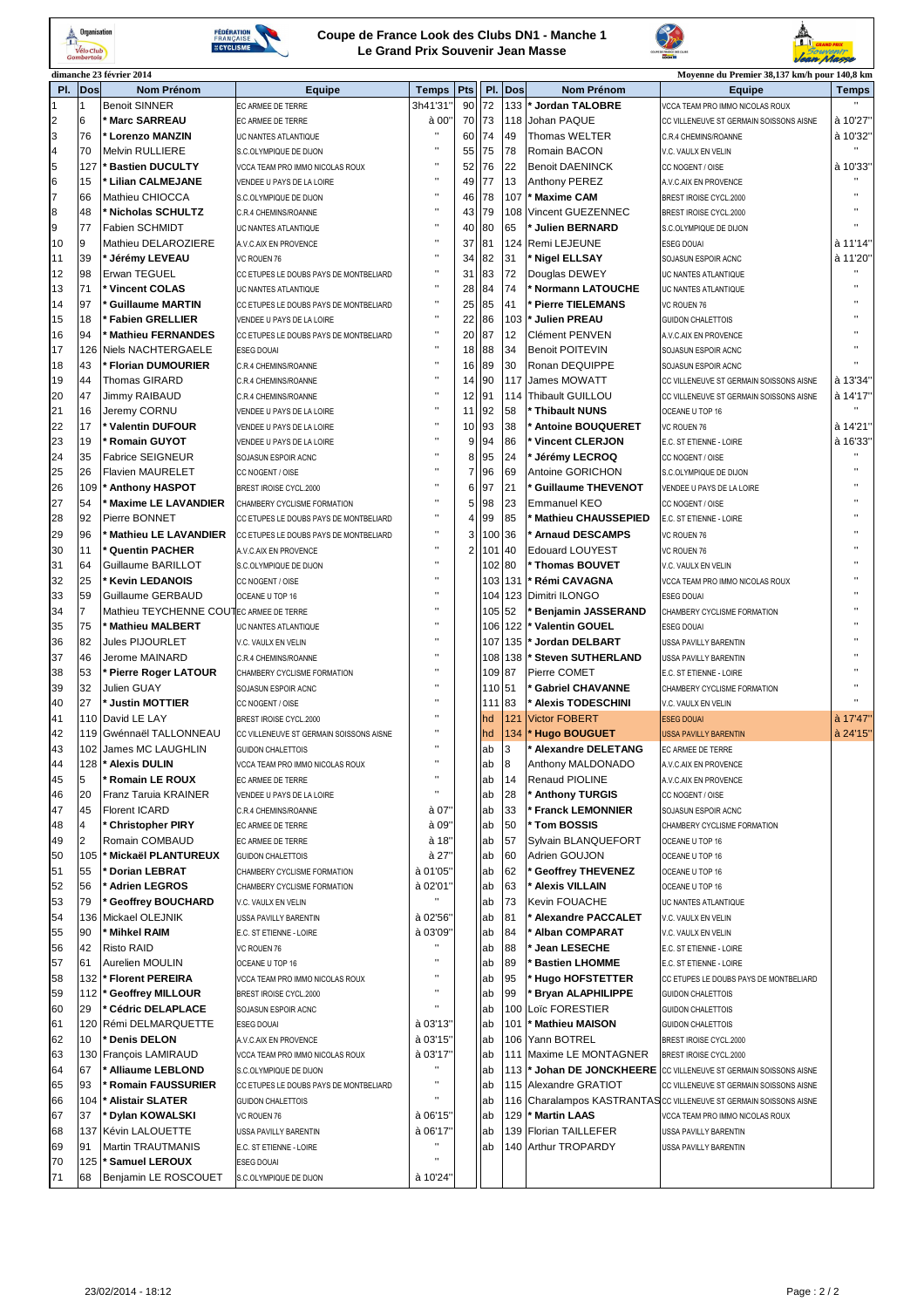

# **Coupe de France des Clubs de DN1**

**Classement Par Equipe - Manche 1 Grand Prix Souvenir Jean Masse**



| <b>Rg</b> | <b>Equipe</b>                                   | <b>Points</b>  | <b>Coureurs</b>            | Clas. | <b>Points</b><br>Ind. |
|-----------|-------------------------------------------------|----------------|----------------------------|-------|-----------------------|
|           | <b>1 EC ARMEE DE TERRE</b>                      | 160            |                            |       |                       |
|           |                                                 |                | <b>SINNER Benoit</b>       | 01    | 90                    |
|           |                                                 |                | <b>SARREAU Marc</b>        | 02    | 70                    |
|           | <b>2 UC NANTES ATLANTIQUE</b>                   | 128            |                            |       |                       |
|           |                                                 |                | <b>MANZIN Lorenzo</b>      | 03    | 60                    |
|           |                                                 |                | <b>SCHMIDT Fabien</b>      | 09    | 40                    |
|           |                                                 |                | <b>COLAS Vincent</b>       | 13    | 28                    |
|           | 3 S.C.OLYMPIQUE DE DIJON                        | 101            |                            |       |                       |
|           |                                                 |                | <b>RULLIERE Melvin</b>     | 04    | 55                    |
|           |                                                 | 82             | <b>CHIOCCA Mathieu</b>     | 07    | 46                    |
|           | <b>4 VENDEE U PAYS DE LA LOIRE</b>              |                | <b>CALMEJANE Lilian</b>    | 06    | 49                    |
|           |                                                 |                | <b>GRELLIER Fabien</b>     | 15    | 22                    |
|           |                                                 |                | <b>CORNU Jeremy</b>        | 21    | 11                    |
|           | <b>5 CC ETUPES LE DOUBS PAYS DE MONTBELIARD</b> | 76             |                            |       |                       |
|           |                                                 |                | <b>TEGUEL Erwan</b>        | 12    | 31                    |
|           |                                                 |                | <b>MARTIN Guillaume</b>    | 14    | 25                    |
|           |                                                 |                | <b>FERNANDES Mathieu</b>   | 16    | 20                    |
|           | <b>6 C.R.4 CHEMINS/ROANNE</b>                   | 73             |                            |       |                       |
|           |                                                 |                | <b>SCHULTZ Nicholas</b>    | 08    | 43                    |
|           |                                                 |                | <b>DUMOURIER Florian</b>   | 18    | 16                    |
|           |                                                 |                | <b>GIRARD Thomas</b>       | 19    | 14                    |
|           | 7 VCCA TEAM PRO IMMO NICOLAS ROUX               | 52             |                            |       |                       |
|           |                                                 |                | <b>DUCULTY Bastien</b>     | 05    | 52                    |
|           | <b>8 A.V.C.AIX EN PROVENCE</b>                  | 39             |                            |       |                       |
|           |                                                 |                | <b>DELAROZIERE Mathieu</b> | 10    | 37                    |
|           |                                                 |                | <b>PACHER Quentin</b>      | 30    | $\overline{2}$        |
|           | 9 VC ROUEN 76                                   | 34             |                            |       |                       |
|           | <b>10 ESEG DOUAI</b>                            | 18             | LEVEAU Jérémy              | 11    | 34                    |
|           |                                                 |                | <b>NACHTERGAELE Niels</b>  | 17    | 18                    |
|           | <b>11 SOJASUN ESPOIR ACNC</b>                   | 8              |                            |       |                       |
|           |                                                 |                | <b>SEIGNEUR Fabrice</b>    | 24    | 8                     |
|           | 12 CC NOGENT / OISE                             | $\overline{7}$ |                            |       |                       |
|           |                                                 |                | <b>MAURELET Flavien</b>    | 25    | 7                     |
|           | 13 BREST IROISE CYCL.2000                       | 6              |                            |       |                       |
|           |                                                 |                | <b>HASPOT Anthony</b>      | 26    | 6                     |
|           | <b>14 CHAMBERY CYCLISME FORMATION</b>           | 5              |                            |       |                       |
|           |                                                 |                | LE LAVANDIER Maxime        | 27    | 5                     |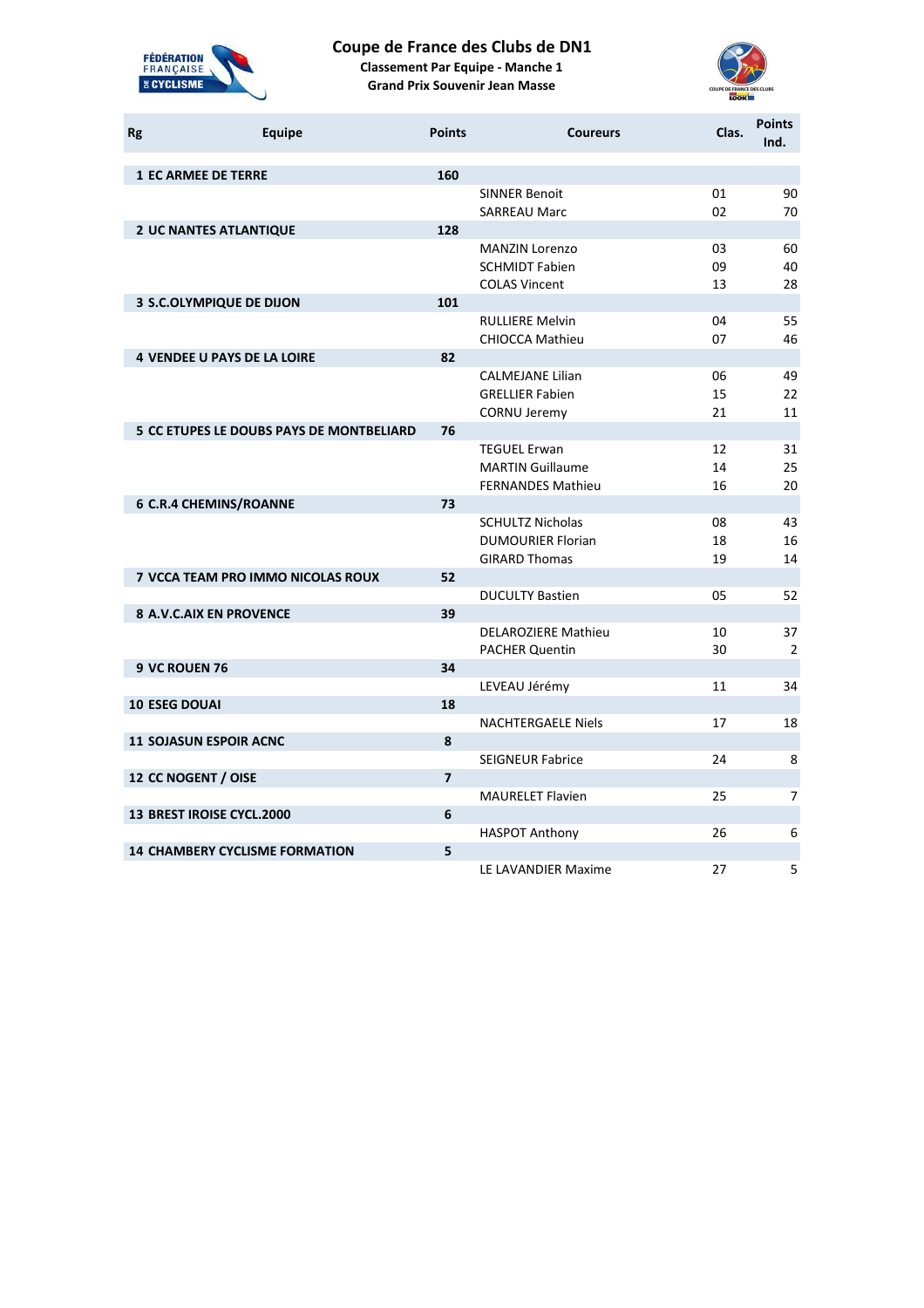

## **Coupe de France Look des Clubs de DN1 Classement Général après la manche 1 Grand Prix Souvenir Jean Masse**



| Classement | <b>Equipe</b>                                | Label           | Manche<br>L | Manche<br>$\overline{\mathbf{v}}$ | Manche<br>ω | Manche 4 | Manche<br><b>5.1</b> | Manche<br>5.2 | Manche<br>ပ္ပ | Manche<br>5.4 | Manche<br><u>်ဂိ</u> | <b>Manche</b><br>$\sigma$ | Manche<br>$\blacktriangleleft$ | Manche<br>$\infty$ | <b>Bonus</b> | Malus | <b>Total</b>   |
|------------|----------------------------------------------|-----------------|-------------|-----------------------------------|-------------|----------|----------------------|---------------|---------------|---------------|----------------------|---------------------------|--------------------------------|--------------------|--------------|-------|----------------|
|            | 1 EC ARMEE DE TERRE                          | DN <sub>1</sub> | 160         |                                   |             |          |                      |               |               |               |                      |                           |                                |                    |              |       | 160            |
|            | 2 UC NANTES ATLANTIQUE                       | DN1             | 128         |                                   |             |          |                      |               |               |               |                      |                           |                                |                    |              |       | 128            |
|            | 3 VENDEE U PAYS DE LA LOIRE                  | DN <sub>1</sub> | 82          |                                   |             |          |                      |               |               |               |                      |                           |                                |                    | 20           |       | 102            |
|            | 4 S.C.OLYMPIQUE DE DIJON                     | DN1             | 101         |                                   |             |          |                      |               |               |               |                      |                           |                                |                    |              |       | 101            |
|            | 5 CC ETUPES LE DOUBS PAYS<br>DE MONTBELIARD  | DN <sub>1</sub> | 76          |                                   |             |          |                      |               |               |               |                      |                           |                                |                    |              |       | 76             |
|            | 6 C.R.4 CHEMINS/ROANNE                       | DN1             | 73          |                                   |             |          |                      |               |               |               |                      |                           |                                |                    |              |       | 73             |
| 7          | <b>VCCA TEAM PRO IMMO</b><br>NICOLAS ROUX    | DN <sub>1</sub> | 52          |                                   |             |          |                      |               |               |               |                      |                           |                                |                    |              |       | 52             |
|            | 8 A.V.C.AIX EN PROVENCE                      | DN1             | 39          |                                   |             |          |                      |               |               |               |                      |                           |                                |                    |              |       | 39             |
|            | 9 VC ROUEN 76                                | DN <sub>1</sub> | 34          |                                   |             |          |                      |               |               |               |                      |                           |                                |                    |              |       | 34             |
|            | 10 ESEG DOUAI                                | DN1             | 18          |                                   |             |          |                      |               |               |               |                      |                           |                                |                    |              |       | 18             |
|            | 11 SOJASUN ESPOIR ACNC                       | DN <sub>1</sub> | $\bf 8$     |                                   |             |          |                      |               |               |               |                      |                           |                                |                    |              |       | $\,8\,$        |
|            | 12 CC NOGENT / OISE                          | DN1             | 7           |                                   |             |          |                      |               |               |               |                      |                           |                                |                    |              |       | $\overline{7}$ |
|            | 13 BREST IROISE CYCL.2000                    | DN <sub>1</sub> | 6           |                                   |             |          |                      |               |               |               |                      |                           |                                |                    |              |       | 6              |
| 14         | <b>CHAMBERY CYCLISME</b><br><b>FORMATION</b> | DN1             | 5           |                                   |             |          |                      |               |               |               |                      |                           |                                |                    |              |       | 5              |
|            | 15 V.C. VAULX EN VELIN                       | DN1             |             |                                   |             |          |                      |               |               |               |                      |                           |                                |                    |              |       |                |
|            | 15 USSA PAVILLY BARENTIN                     | DN1             |             |                                   |             |          |                      |               |               |               |                      |                           |                                |                    |              |       |                |
|            | 15 OCEANE U TOP 16                           | DN1             |             |                                   |             |          |                      |               |               |               |                      |                           |                                |                    |              |       |                |
|            | 15 GUIDON CHALETTOIS                         | DN1             |             |                                   |             |          |                      |               |               |               |                      |                           |                                |                    |              |       |                |
|            | 15 E.C. ST ETIENNE - LOIRE                   | DN <sub>1</sub> |             |                                   |             |          |                      |               |               |               |                      |                           |                                |                    |              |       |                |
|            | 15 CC VILLENEUVE ST GERMAIN S DN1            |                 |             |                                   |             |          |                      |               |               |               |                      |                           |                                |                    |              |       |                |

**Points Bonus :** Lorsque les licenciés retenus en équipe de France Route et Piste ne peuvent pas de ce fait participer à une épreuve de la Coupe de France, leurs clubs se verront attribuer, en compensation 20 points. **Points Malus :** Toute participation avec une équipe incomplète entrainera systématiquement une pénalité de 15 points par coureur absent.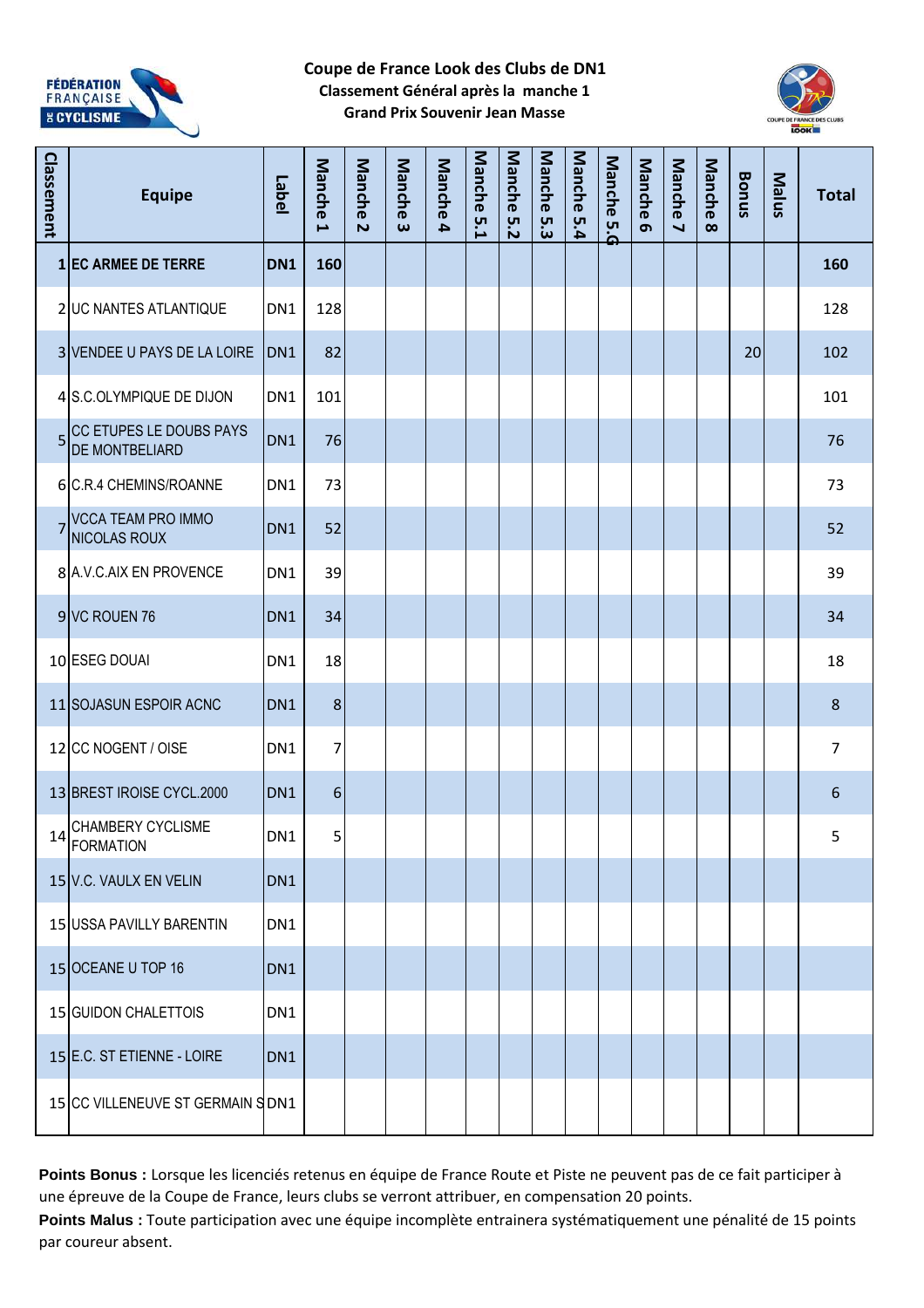

#### **Résultats des GPM**

|           | Le Juillet                     |                                             | Le Juillet     |                |            |                          |            |     |  |
|-----------|--------------------------------|---------------------------------------------|----------------|----------------|------------|--------------------------|------------|-----|--|
| Rg        | Dos Prénom Nom                 | Equipe                                      | Pts            | <b>Rg</b>      | Dos        | Prénom Nom               | Equipe     | Pts |  |
| 1         | Clément PENVEN<br>12           | <b>AVC</b>                                  | 5              |                | 12         | Clément PENVEN           | <b>AVC</b> | 5   |  |
| 2         | Nigel ELLSAY<br>31             | SOJ                                         | 3              | $\overline{2}$ | 31         | Nigel ELLSAY             | SOJ        | 3   |  |
| 3         | <b>Guillaume MARTIN</b><br>97  | <b>CCE</b>                                  | $\overline{2}$ | 3              | 95         | Hugo HOFSTETTER          | <b>CCE</b> | 2   |  |
| 4         |                                |                                             |                | 4              |            |                          |            |     |  |
|           | Régage                         |                                             |                |                |            | Régage                   |            |     |  |
| <b>Rg</b> | Dos Prénom Nom                 | Equipe                                      | Pts            | <b>Rg</b>      | Dos        | Prénom Nom               | Equipe     | Pts |  |
| 1         | Clément PFNVFN<br>12           | <b>AVC</b>                                  | 10             | 1              | 43         | <b>Florian DUMOURIER</b> | CR4        | 10  |  |
| 2         | Nigel ELLSAY<br>31             | SOJ                                         | 7              | 2              | 2          | Romain COMBAUD           | <b>ECA</b> | 7   |  |
| 3         | <b>Florian DUMOURIER</b><br>43 | CR4                                         | 5              | 3              | 15         | Lilian CALMEJANE         | VFU        | 5   |  |
| 4         | Maxime LE LAVANDIER<br>54      | <b>CCF</b>                                  | 3              | 4              | 16         | Jeremy CORNU             | <b>VEU</b> | 3   |  |
| 5         | <b>Guillaume MARTIN</b><br>97  | <b>CCE</b>                                  | $\overline{2}$ | 5              | 10         | Denis DELON              | <b>AVC</b> | 2   |  |
|           |                                | <b>Classements provisoire des Grimpeurs</b> |                |                |            |                          |            |     |  |
| Rg        | Dos Prénom Nom                 | Equipe                                      | Pts            | <b>Rg</b>      | <b>Dos</b> | Prénom Nom               | Equipe     | Pts |  |
| 1         | Clément PENVEN<br>12           | <b>AVC</b>                                  | 20             | 6              | 97         | Guillaume MARTIN         | <b>CCE</b> | 4   |  |
| 2         | <b>Florian DUMOURIER</b><br>43 | CR4                                         | 15             | $\overline{7}$ | 16         | Jeremy CORNU             | <b>VEU</b> | 3   |  |
| 3         | Nigel ELLSAY<br>31             | SOJ                                         | 13             | 7              | 54         | Maxime LE LAVANDIEF CCF  |            | 3   |  |
| 4         | Romain COMBAUD<br>2            | <b>ECA</b>                                  | 7              | 9              | 10         | Denis DELON              | <b>AVC</b> | 2   |  |
| 5         | <b>Lilian CALMEJANE</b><br>15  | <b>VEU</b>                                  | 5              | 9              | 95         | Hugo HOFSTETTER          | <b>CCE</b> | 2   |  |
|           |                                |                                             |                |                |            |                          |            |     |  |
|           |                                |                                             |                |                |            |                          |            |     |  |
|           |                                |                                             |                |                |            |                          |            |     |  |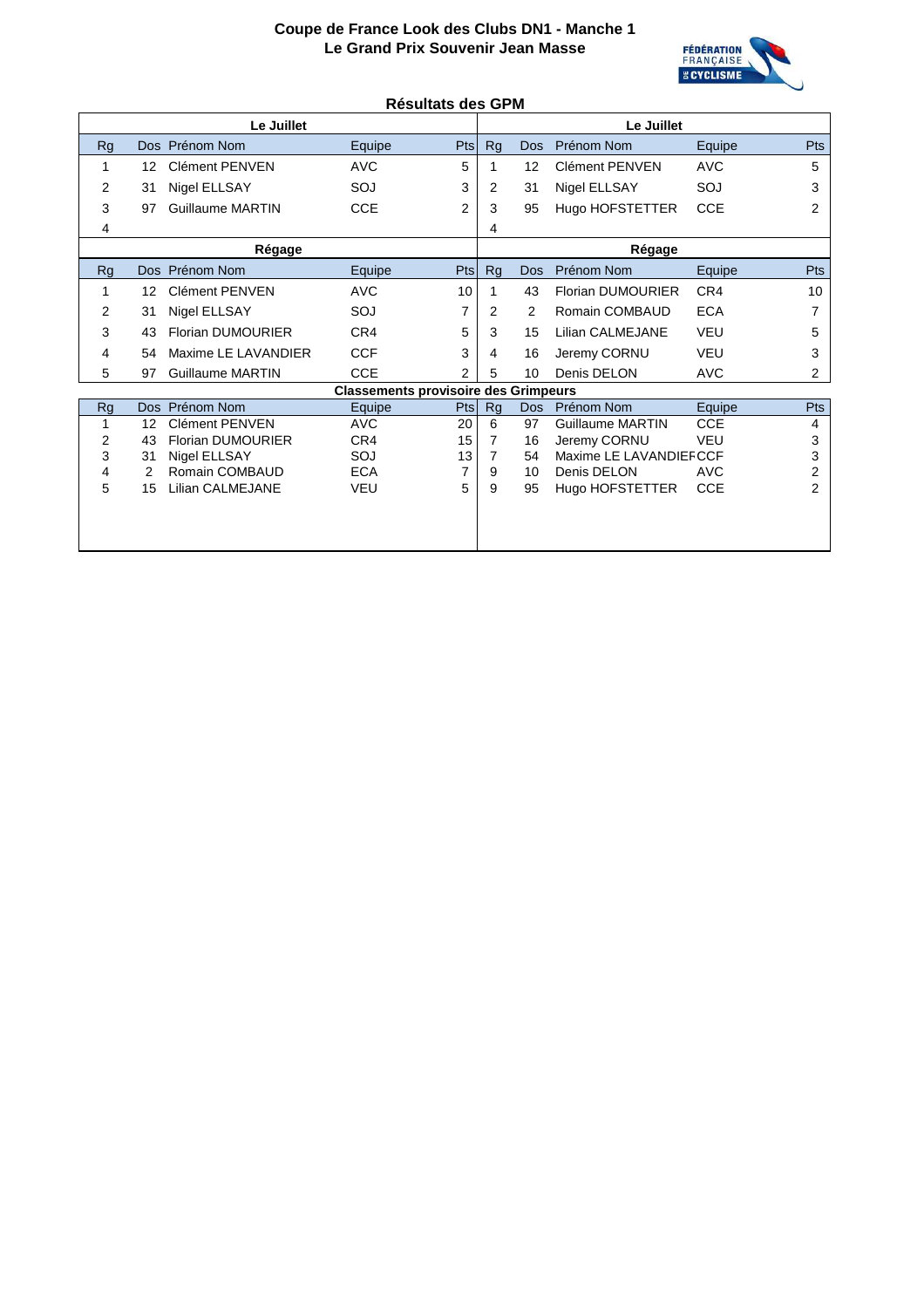

#### **Résultats des Points Chauds**

|    |    | Auberge du Pichauris  |                                           | <b>Rousset</b> |                      |            |                         |            |            |  |  |  |
|----|----|-----------------------|-------------------------------------------|----------------|----------------------|------------|-------------------------|------------|------------|--|--|--|
| Rg |    | Dos Prénom Nom        | Equipe                                    | Pts            | <b>Rg</b>            | <b>Dos</b> | Prénom Nom              | Equipe     | Pts        |  |  |  |
|    |    | <b>Benoit SINNER</b>  | <b>ECA</b>                                | 5              |                      | 2          | Romain COMBAUD          | <b>ECA</b> | 5          |  |  |  |
| 2  | 12 | <b>Clément PENVEN</b> | <b>AVC</b>                                | 3              | 2                    | 31         | Nigel ELLSAY            | SOJ        | 3          |  |  |  |
| 3  | 32 | Julien GUAY           | SOJ                                       | 2              | 3                    | 12         | Clément PENVEN          | <b>AVC</b> | 2          |  |  |  |
| 4  |    |                       |                                           |                | 4                    |            |                         |            |            |  |  |  |
|    |    | Rousset               |                                           |                | <b>Auberge Neuve</b> |            |                         |            |            |  |  |  |
| Rg |    | Dos Prénom Nom        | Equipe                                    | Pts            | Rg                   | <b>Dos</b> | Prénom Nom              | Equipe     | Pts        |  |  |  |
|    | 31 | Nigel ELLSAY          | SOJ                                       | 5              |                      | 31         | Nigel ELLSAY            | SOJ        | 5          |  |  |  |
| 2  | 12 | Clément PENVEN        | <b>AVC</b>                                | 3              | 2                    | 12         | Clément PENVEN          | <b>AVC</b> | 3          |  |  |  |
| 3  | 95 | Hugo HOFSTETTER       | <b>CCE</b>                                | $\overline{2}$ | 3                    | 53         | Pierre Roger LATOUR CCF |            | 2          |  |  |  |
| 4  |    |                       |                                           |                |                      |            |                         |            |            |  |  |  |
|    |    |                       | <b>Classements provisoire des Sprints</b> |                |                      |            |                         |            |            |  |  |  |
| Rg |    | Dos Prénom Nom        | Equipe                                    | Pts            | Rg                   | <b>Dos</b> | Prénom Nom              | Equipe     | <b>Pts</b> |  |  |  |
|    | 31 | Nigel ELLSAY          | SOJ                                       | 13             | 5                    | 32         | Julien GUAY             | SOJ        | 2          |  |  |  |
| 2  | 12 | <b>Clément PENVEN</b> | <b>AVC</b>                                | 11             | 5                    | 53         | Pierre Roger LATOUR     | <b>CCF</b> | 2          |  |  |  |
| 3  |    | <b>Benoit SINNER</b>  | <b>ECA</b>                                | 5              | 5                    | 95         | Hugo HOFSTETTER         | <b>CCE</b> |            |  |  |  |
| 3  | 2  | Romain COMBAUD        | <b>ECA</b>                                | 5              |                      |            |                         |            |            |  |  |  |
|    |    |                       |                                           |                |                      |            |                         |            |            |  |  |  |
|    |    |                       |                                           |                |                      |            |                         |            |            |  |  |  |